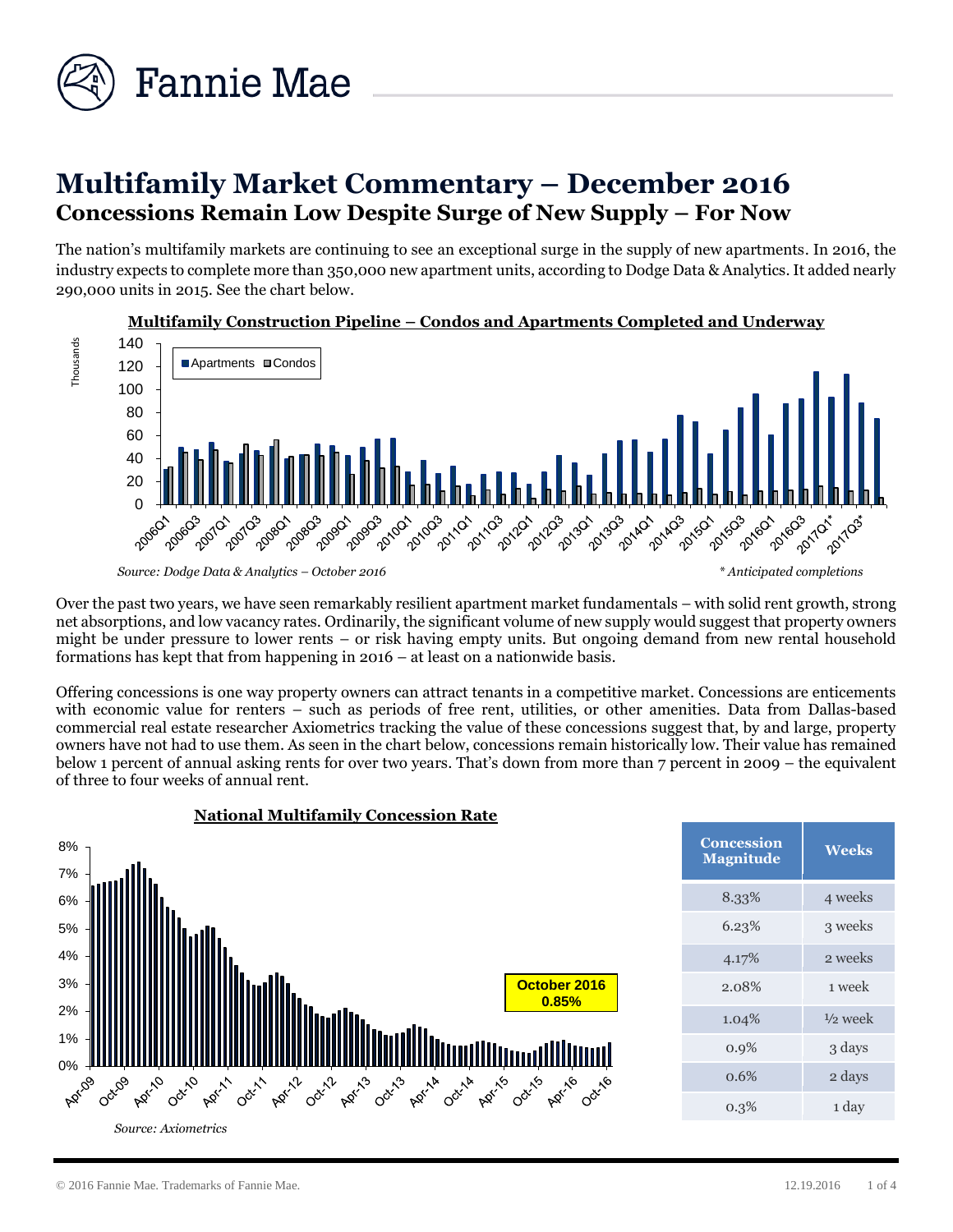

### **All Property Types Seeing Very Low Concession Rates**

The recent surge of new apartments has generally occurred among higher-quality buildings, which offer more amenities and higher-end finishes and appliances. Under increased competition among these Class A properties, owners ordinarily might have to offer higher concession rates to fill units. However, with demand for apartments remaining robust, the owners of most Class A properties appear to have navigated the supply surge without having to significantly increase their concessions. See the chart below.



#### **National Multifamily Concession Rate by Property Class**

As with the overall market, concessions for Class A properties have declined over the past three years – with minor upticks in the interim. Concessions fell from approximately 1.1 percent in December 2013 to 0.7 percent in October 2016. This is remarkable, considering that the 600,000 or so apartment units added to the nation's housing stock during this period consisted primarily of Class A properties.

Over the past several years, concessions for Class B and C properties have shown similar improvement, which is also noteworthy considering the impact of new supply. Since December 2013, Class C concessions have fallen to about 1.0 percent from 2.5 percent. Theoretically, the surge in new supply should have forced owners of Class B and C properties to offer increased concessions to retain their tenants. The overall strength of fundamental demand for all classes of apartments appears to have prevented that from happening.

#### **Concessions Remain Low Across the Country**

We expect more than 350,000 new apartment unit completions in 2016. But these units are not evenly distributed on a national basis. In fact, the majority of the new apartment supply is concentrated in approximately 10 metropolitan areas – and primarily in an even smaller set of submarkets within those metros. The most active metros in the country for apartment development continue to be New York, Dallas, Washington, and Los Angeles. New York has more than 70,000 units underway, while the other three exceed 20,000 each. Boston, Houston, and Denver follow with slightly fewer units. Seattle, Chicago, and Atlanta round out the top 10.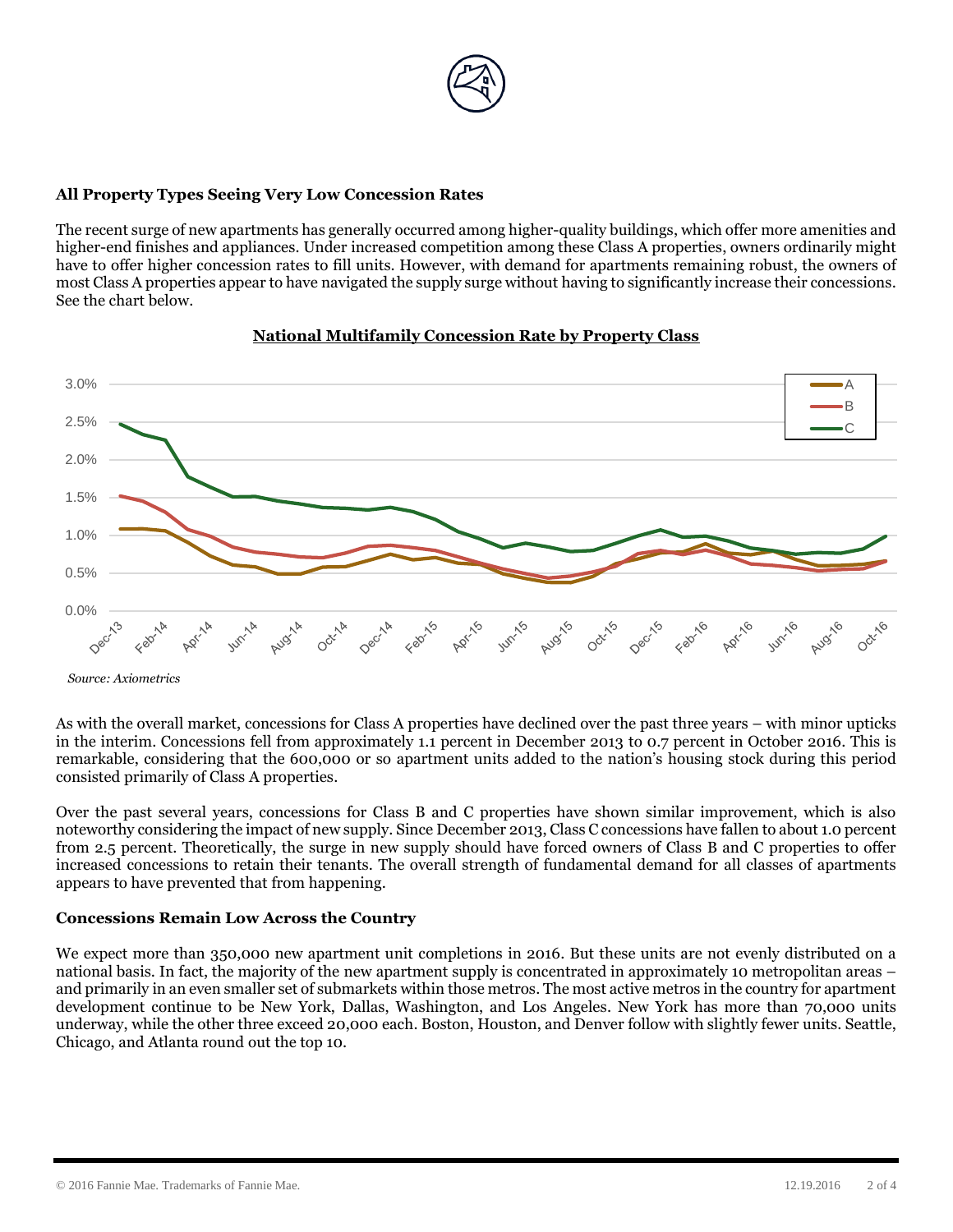

These major metros have also seen remarkable levels of new supply over the past few years, but pent-up demand has helped absorb this wave without property owners having to greatly increase concessions, as seen in the chart below.



## **Multifamily Concession Rate by Market – Select Metros**

The Houston market is a notable exception. Its overall level of concessions reached a low of 1.4 percent in October 2013. Since then, its concessions have increased – rising to 2.5 percent as of October 2016. Houston's apartment market is going through a volatile period right now and dealing with the fall in oil prices and related weakness in job growth. At the same time, it is experiencing a significant surge in apartment-unit deliveries. Developers had projected those units would come online in an expanding job market, not a particularly weak one.

Among other metros experiencing a surge in supply, Boston, Dallas, and Denver have also seen a slight rise in concession rates compared to the prior two years. But in all three cases, the overall concession rates remain well below 1 percent, and they are well below peak concession levels in 2009 through 2010, as seen in the chart above.

## **Multifamily Demand Solid, Though Rising Concessions Are Likely**

Overall, national fundamentals have remained positive for the multifamily sector through all of 2016, but a slowdown in the pace of rent increases and a rise in vacancy levels appear likely over the next 12 to 24 months. Considering the remarkable strength that the nation's multifamily markets have demonstrated over an extended period, this easing off should come as no surprise. Nor is it expected to be long-term. Easing multifamily fundamentals lasting several quarters – or even a year or two – would be expected in the typical business cycle.

Should property owners see vacancy rates begin to increase, it's likely that they would offer concessions first before deciding to decrease rents. Considering that concessions have declined steadily for nearly seven straight years, and that their current level is now below 1 percent, it is probably only a question of "when" and not "if" they will begin to rise again. In fact, the industry considers concession levels of 2 percent as reflecting aligned and in-balance apartment supply and demand.

Indeed, rising concessions have already begun to appear for some properties in certain submarkets in more expensive metros – such as New York and San Francisco. Property owners and investors should expect an increase in concessions over the next few quarters. Higher-end, Class A properties are the bigger concern. If owners were forced to offer much higher concessions on those properties over a longer period of time, that could stress anticipated cash flows on them.